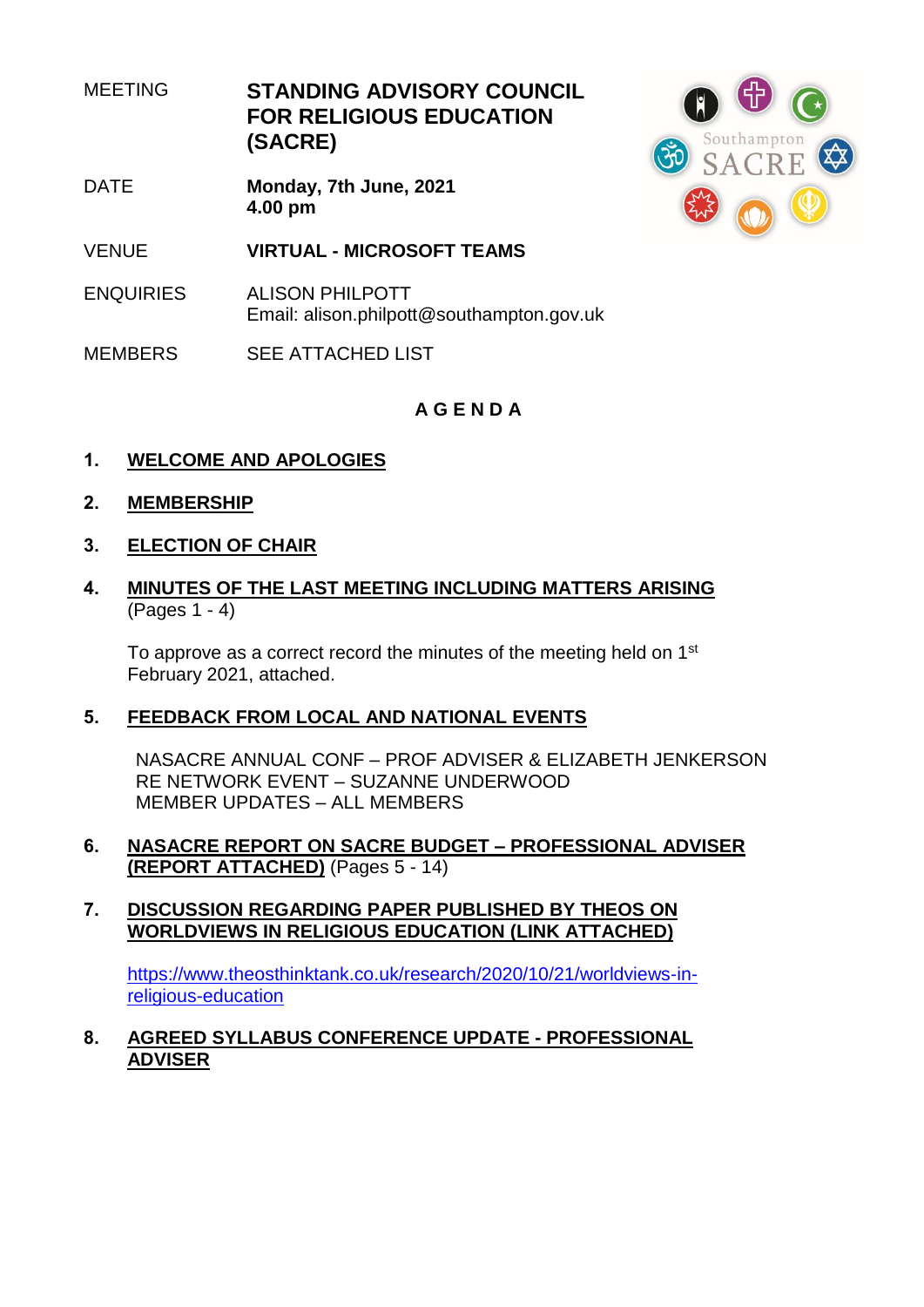# **9. ACTION PLAN FOR 2021-2022 - PROFESSIONAL ADVISER**

AGREED SYLLABUS MONITORING RSE AND ADVICE

#### **10. DATE OF NEXT MEETING AND NOTIFIED AOB (NOTIFIED TO PROFESSIONAL ADVISER OR ACTING CHAIR AT LEAST THREE WORKING DAYS PRIOR TO THE MEETING )**

**Date**: 27 September 2021 **Time**: 1600 **Venue**: TBC

Friday, 28 May 2021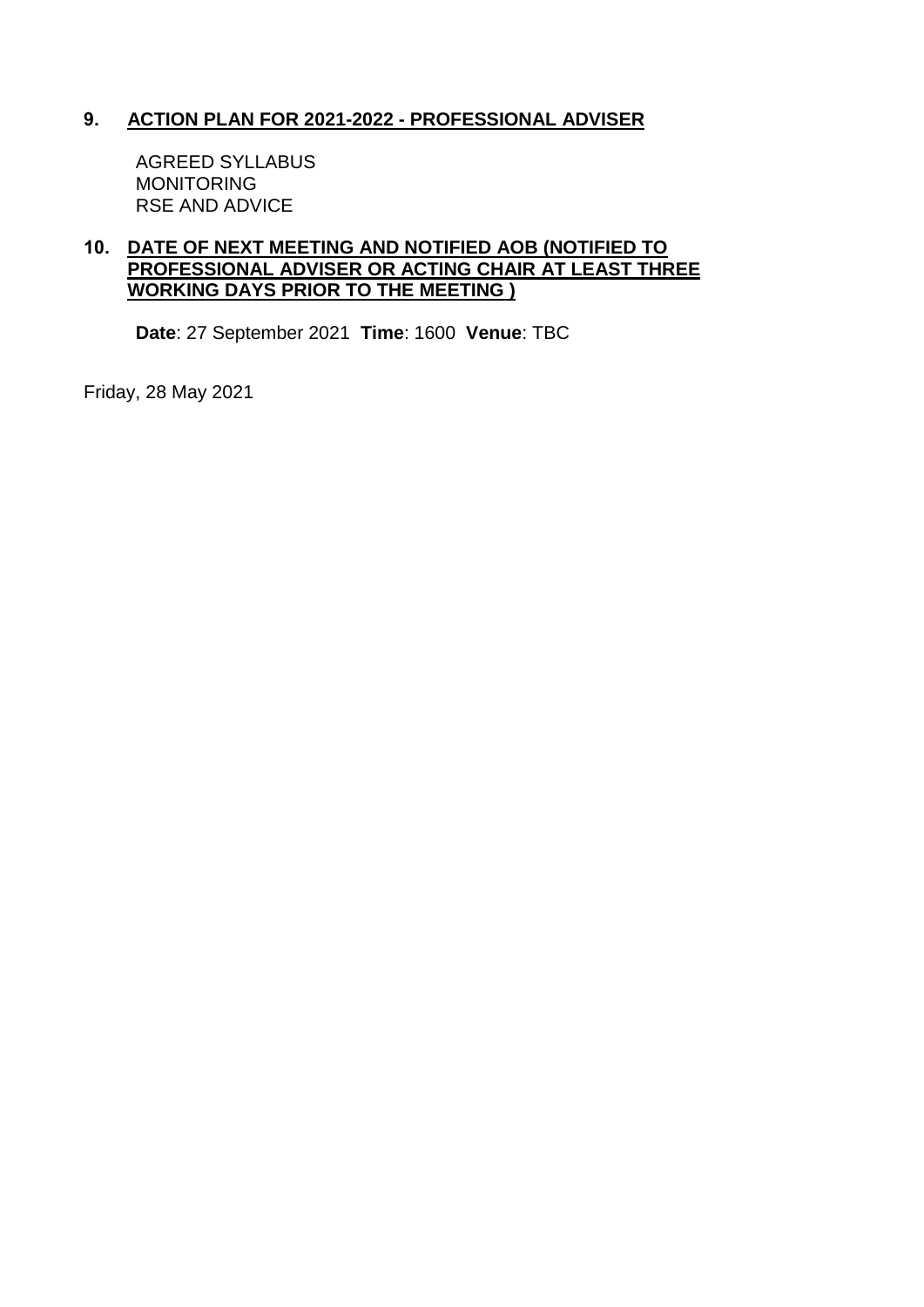# **STANDING ADVISORY COUNCIL FOR RELIGIOUS EDUCATION MEMBERSHIP**

# **GROUP A**

# **Christian Denominations\***

*(\* Religions and other bodies listed in the SACRE Constitution)*

| The Roman Catholic Church                             | <b>VACANCY</b>                         |
|-------------------------------------------------------|----------------------------------------|
| The Baptists                                          | Chris Davis (Southampton City Mission) |
| The Religious Society of Friends (Quakers)            | <b>VACANCY</b>                         |
| The Greek Orthodox Church                             | <b>VACANCY</b>                         |
| The Fellowship of Independent Evangelical<br>Churches | Margaret Blake                         |
| The Methodist Church                                  | <b>VACANCY</b>                         |
| The United Reformed Church                            | Susanne Dawson                         |
| The Assemblies of God                                 | Neil Maddock                           |
| The Salvation Army                                    | <b>VACANCY</b>                         |

#### **Other Religions**

*Religions other than Christianity (as listed in the SACRE Constitution) – Baha'i, Buddhism, Judaism, Hinduism, Islam, Sikhism = 6*

| Baha'i          | Elizabeth Jenkerson |
|-----------------|---------------------|
| <b>Buddhist</b> | David Vane          |
| Hindu           | <b>Priti Dave</b>   |
| Jewish          | Dr Gil Dekel        |
| Muslim          | Anas Al-Korj        |
| Sikh            | Harmeet Singh Brar  |

# **GROUP B**

(*Four representatives of the Church of England)*

# **The Church of England**

Rev Duncan Jennings Allan King Sam Jordan

# **From diocesan education team:**

Richard Wharton